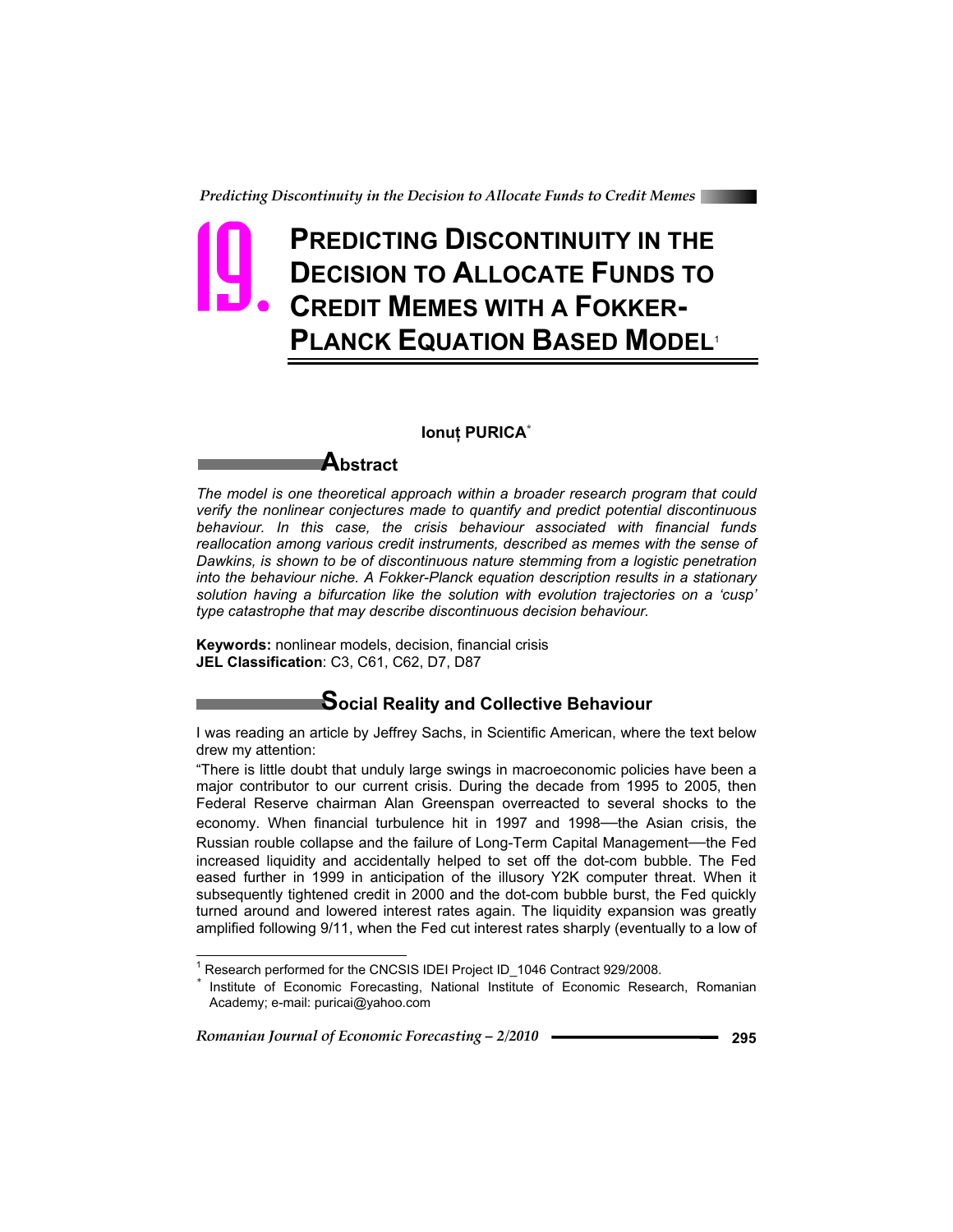1 percent in June 2003) and thereby helped to set off the housing bubble, which has now collapsed."

It occurred to me that several credit mimes with the sense of Dawkins are penetrating the niche of the credit portfolio evolving in a logistic way i.e., slowly at the beginning, then bursting to finally saturate. The decision to allocate credit to the new penetrating credit mime may be described by a Fokker-Planck equation whose stationary solution is showing bifurcation behaviour. This model may describe the discontinuous decision to abandon a certain type of credit and allocate the money to the rest of the portfolio. The parameters driving this decision are: cost of risk (potentially measured by, e.g., spread or volatility) and benefit (measured by, e.g., interest).

In a collectivity, individual beliefs, desires and decisions triggering actions are correlated into collective ones.

General sets of social facts may have subsets of institutional facts that result from a collective assignment of functions which may be performed not only by virtue of their physical nature but also by virtue of their social acceptance by the collectivity as having a status assigned to them.

As an example, the noise made by a judge knocking at the end of a trial, without a definite status of behaviour assigned to it, would only represent a natural noise. Conversely, taken inside the set of functions associated with the legal institution, the mentioned noise acquires a special meaning in terms of behaviour.

Thus, in order for functions to have action value that ensures the forming of an institutional structure, a number of reactions need to happen with ideas and functions (described below as memes) that spread among individuals in a collectivity, creating deontic powers such as: rights, duties, obligations, permissions, requirements. Not all of these are only institutional but without them, institutions would not exist as stable dynamic structures (Searle, 2005).

By creating institutional reality, human power is increased by its extended capacity for action. But the possibility to fulfil desires within the institutional structures (like getting rich in an economic structure or becoming president in a political structure) is based only on the recognition, acknowledgement and acceptance of the deontic relationships.

The above statements require a basic intellectual cohesion that connects the members of a collectivity. This involves language as well as the media.

## **Dynamics of Memes**

The movement of ideas and principles among the members of a collectivity creates a dynamic where socio-cultural niches are formed as described by Popper (1973). To look deeper into the dynamic we will consider the memes introduced by Dawkins (the 'virus-like sentences', in Douglas Hofstadter's terminology) that describe the basic conceptual framework for such an analysis (Purica, 1988).

There exists a certain inter-correlation of memes in a society that reacts and diffuses among the individuals. If looking at the financial world one may see it meets the typical criteria described above for a niche where the various financial instruments coexist as financial memes and have a specific dynamics. In what follows we will analyze the way financial memes penetrate and occupy the niche. We must underline that the fact that a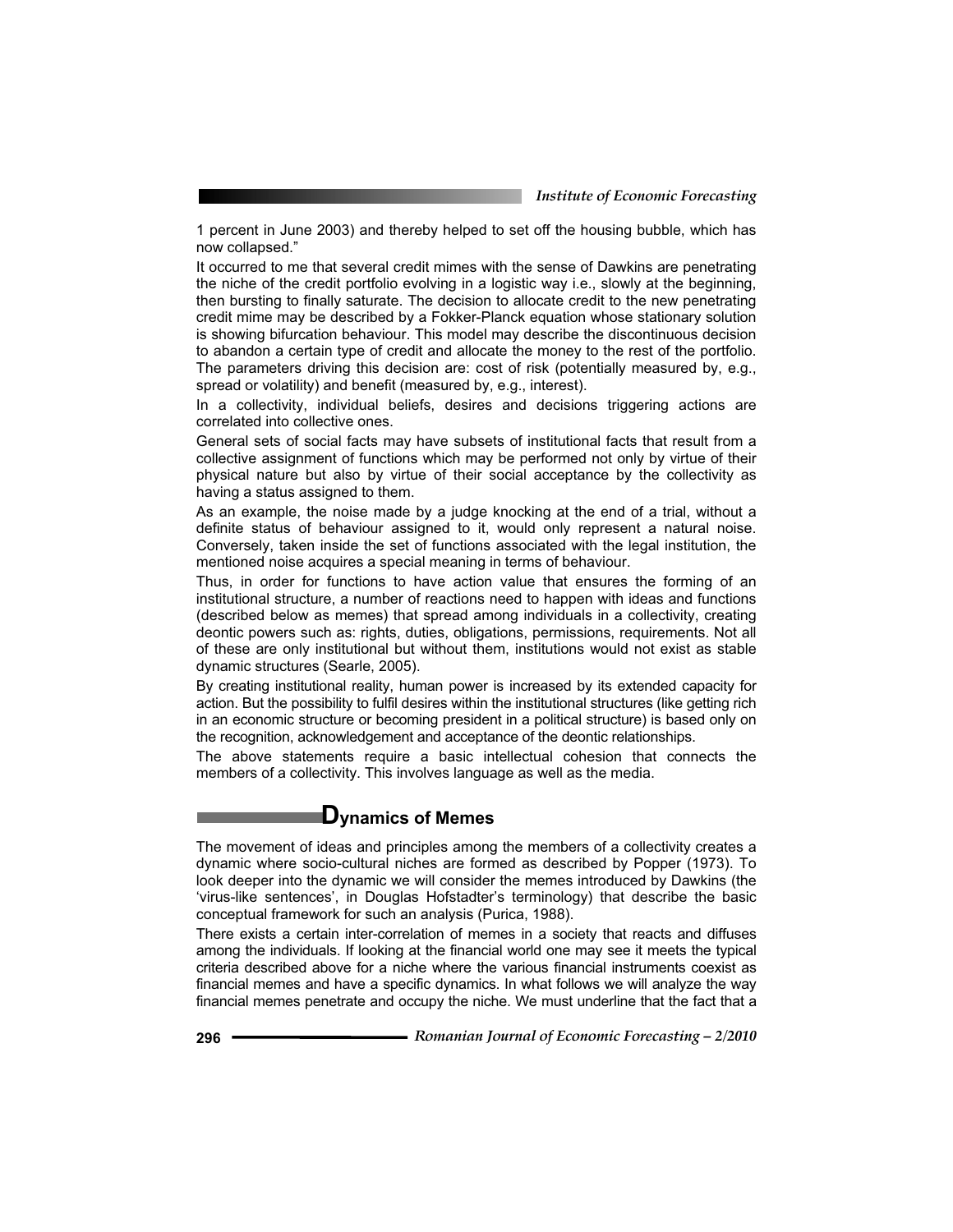

given meme species is having a larger part of the niche (call it financial market) depends of the perception by the decision makers of the potential advantage of the instrument. Moreover, it is important to stress that the decision to extend the use of a given instrument is based on perception that feeds from the creation of a collective effect.

The penetration of new financial instruments is done slowly at the beginning and then accelerated, to saturate toward the end. This is typically described by a logistic function. One may notice that this type of behaviour has been shown to describe technology penetration into niches associated to technologies. Marchetti, Nakichenovich, as well as other researchers from IIASA in Laxenburg have extensively done research on the logistic penetration of technologies with important results on the process understanding.

We may note that Marchetti is making an attempt to analyze the evolution of credit taking from banks that identifies some features of the same behaviour, but without identifying the general cause of such behaviour which is related to decision makers' behaviour in the situation of financial institutions. This is where we are bringing some added value in introducing the memes as defined above.

The logistic behaviour is perceived in the case of financial instruments as moments of crisis when a given instrument after having occupied a large portion of the market (niche) saturates, i.e. falls fast.

The data from the 1998 crisis and from the 2008 one are showing the same type of behaviour obviously in relation to different instruments. As we have shown in the beginning of our analysis it seems there are periods of repeated penetration and decrease of some financial meme.

#### **Figure 1**



### **Evolution of various financial instruments in 2007-2008**

*Source: IAES Conference, Boston, Oct. 2009.*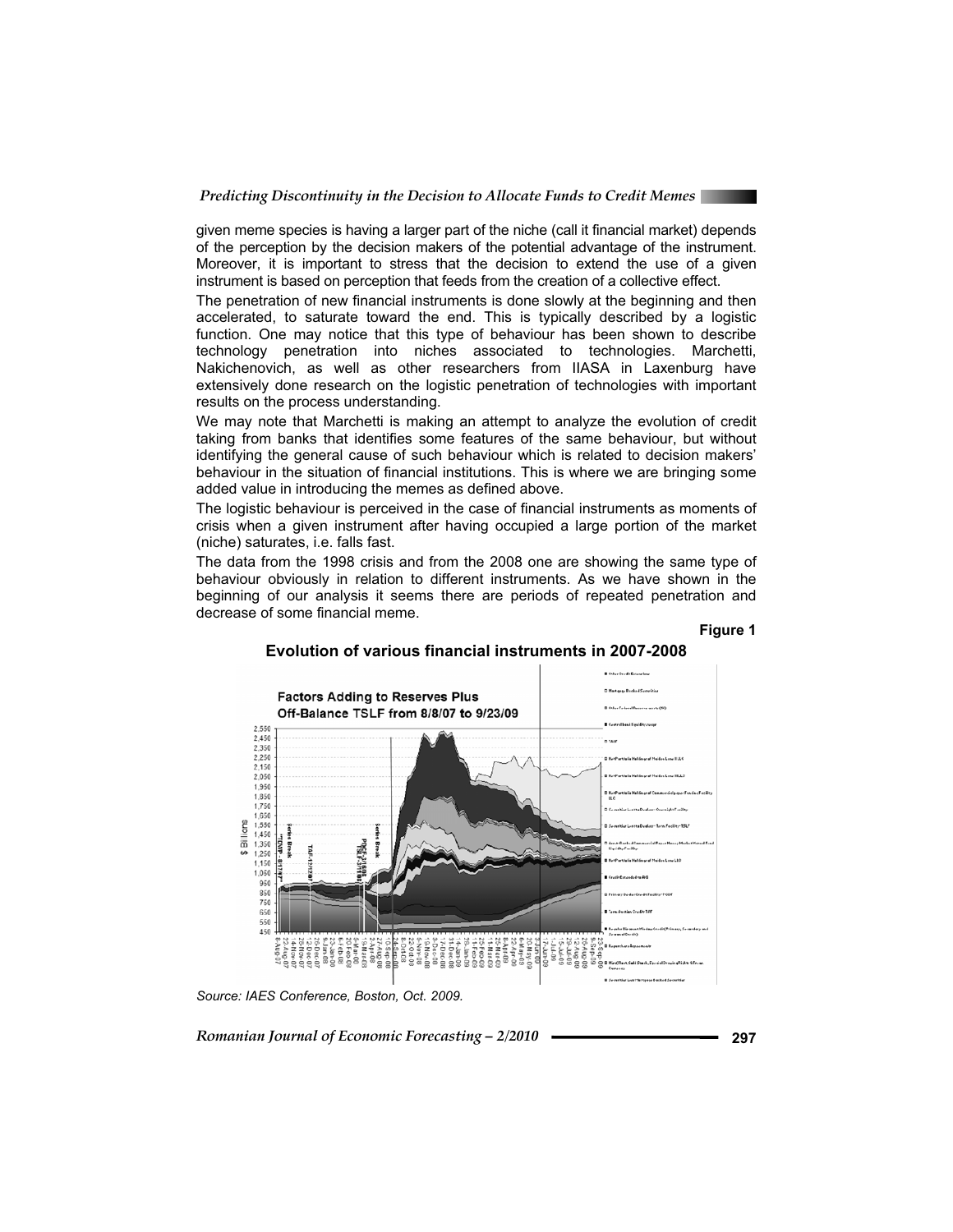A typical logistic behaviour is seen in the niche of financial instruments used, described as memes, showing increase in the sum allocated to some instruments as they occupy larger parts of the financial market to diminish after saturation and switching to other financial memes.

But in today's world, planning the development of financial systems means having to take into account a large and intricate pattern of various indicators not only connected with economic aspects, but also with the political, sociological, environmental, etc.

The good fitting of the statistical data by the logistic function is only providing the financial planner with a method to predict the evolution of financial instruments penetration in the future. It does not show how to change and control such an evolution. So, it represents just an experimental assertion, a very important and necessary one, but not a consistent theory which would provide the criteria and the means for deciding and influencing the evolution of financial systems.

We are trying to provide a means to fill this gap by analysing the case of fund allocation, measured in monetary units, for the intensification of one or the other of two financial instruments in competition, with the imposed or wished variations of the external parameters represented by indicators of benefits and costs of risk control. This way, development decisions may be taken to avoid sudden, unprepared and large discontinuities resulting in impacts that may affect the evolution of the financial programmes.

## **Description of the Model**

We shall now review the main ideas which have led to the construction of the model; for a more detailed presentation the reader is referred to Gheorghe and Purica (1979).

#### *Experimental grounds*

In a 1970 paper, Fisher and Pry tried to fit the statistical data with two-parameter logistic functions of the type:

$$
F/(1 - F) = \exp(\alpha t + \beta)
$$
 (1)

where: t is the independent variable measuring the time;

 $\alpha$  and  $\beta$  are the coefficients of the logistic curves;

F is the portion of the technological market occupied by the new technologies; and

(1- F) is the portion occupied by the old instruments.

This paper was the basis for Marchetti and Peterka, who extended the logistic penetration model to more than two technologies. The same function may be applied to financial instruments. A thorough experimental analysis should be done here as a basis for a research program.

The basic supposition that we extend to memes states that if the substitution of a new instrument for an old one takes place, then the process continues following a logistic curve.

Extending this to a decision level we analyse the decision to intensify one or the other of two financial instruments in competition by transferring monetary funds between their development programmes. The possibility to predict the result of abandoning the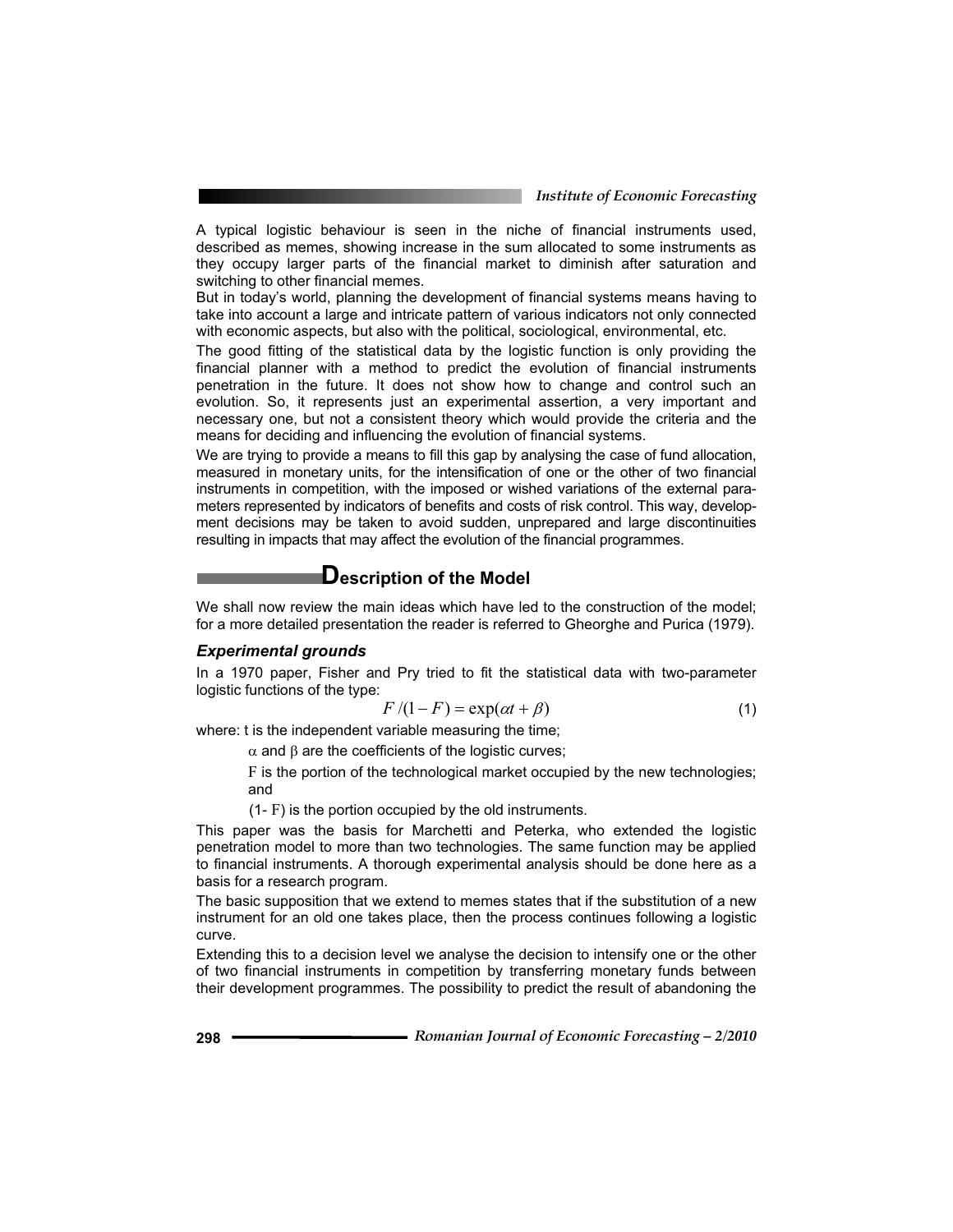

funding of one of the programmes is thus opened up, among others, to the decision maker.

The competition between financial instruments in each moment of time is described by a distribution function of the probability to have, at that moment, a certain partition function of the total fund between the two instruments' development programmes.

The distribution function is the stationary solution of a Fokker–Planck equation whose form depends on the expression of the transition probabilities associated with the decision of transferring funds between the two financial instruments.

If we consider that the replacement of an instrument by another is the result of a fund transfer decision from one instrument to the other one, we notice that F/(1-F) represents the frequency of occurrence of the event of partial replacement of an instrument for the other. At the limit we may associate with the decision a transition probability expressed as an exponential function. So, our model is in close resemblance to the Ising model in physics, also used for the description of the polarization of opinion processes in sociology.

Within this approach, the coefficients  $\alpha$ ,  $\beta$  used in the expression of the transition probabilities have precise meanings, their variation (given or imposed) determining the system's behaviour.

#### *The master equation of the process*

We start by admitting that the structure of an economy's financial system may be described as a collection of financial instruments weighted by a given distribution.

In terms relevant to decision-making, the weight of a given instruments or group of financial instruments may be measured by the amount of money put at each moment *t* into the development and deployment of that particular instrument.

For the sake of simplicity we assume that:

- x the total amount of money M allocated to the financial sector is practically constant within the observation time lapse;
- we consider only two types of financial instruments.

So, we may write:

$$
M=M_1+M_2\tag{2}
$$

with  $M_i$ , i=1,2 being the allocated funds for the two types of instruments. Intensifying, for example, the type one instrument is represented by the transition  $(M_1,M_2) \rightarrow (M_1+1,M_2-1)$ .

The decision process leading to an allocation is stochastic and cooperative since a given decision is the result of a complex interaction of memes among individuals and/or groups, sensitive to their respective monetary power of influence of each of them, in terms of sound arguments, number, effectiveness, etc., and to external circumstances like market, policy, etc.

That is why one is interested in describing the probability distribution function f to have, at a moment t, decided on an allocation  $(M_1, M_2)$ .

In order to find it we write the master equation of this process:

$$
f(M_1, M_2, t)/t = w_{21}(M_1 + 1, M_2 - 1).f(M_1 + 1, M_2 - 1, t) + w_{12}(M_1 - 1, M_2 + 1).f(M_1 - 1, M_2 + 1, t) -
$$
\n(3)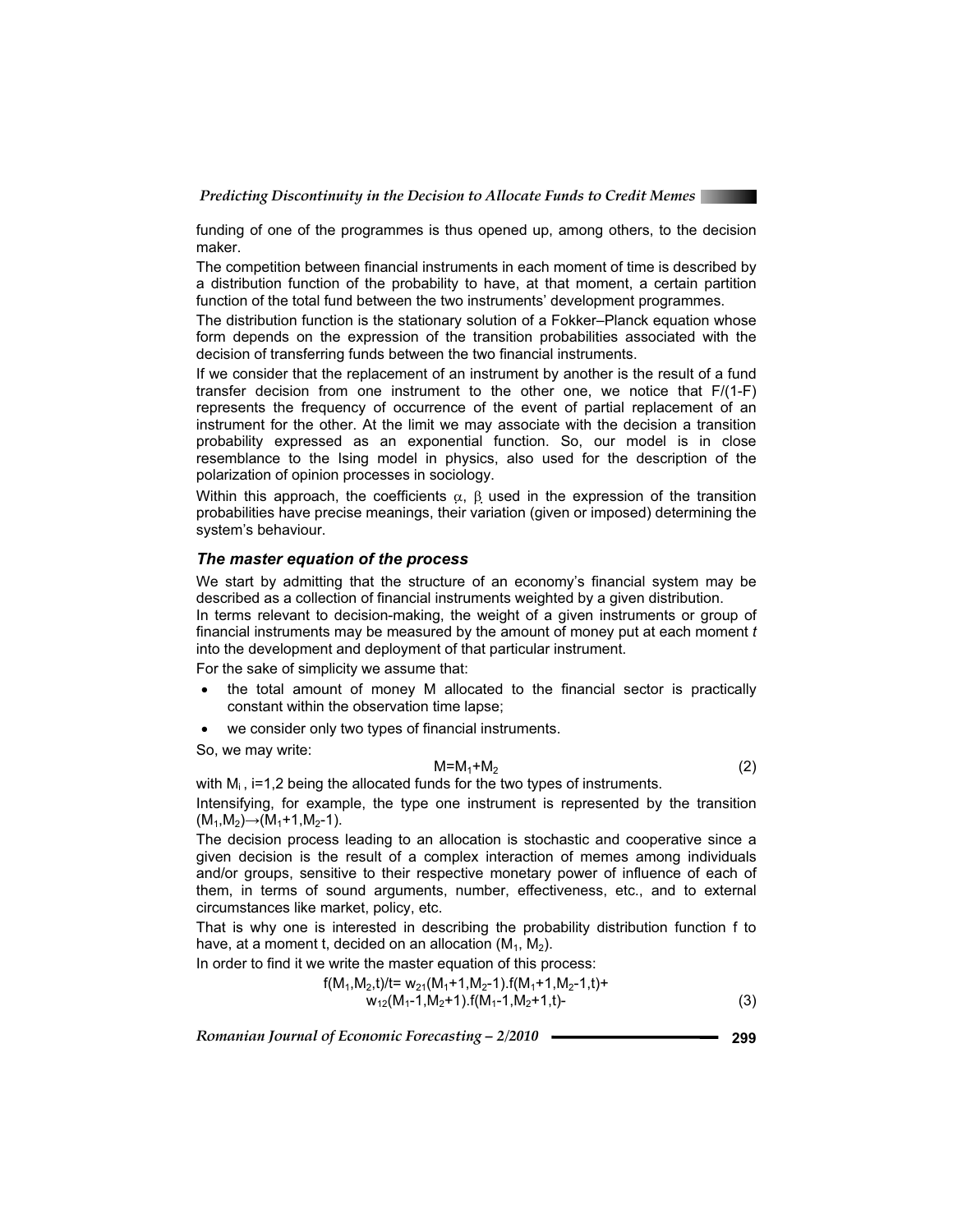$(w_{21}(M_1,M_2)+w_{12}(M_1,M_2))$ .f(M<sub>1</sub>,M<sub>2</sub>,t)

which represents the balance between entering the state  $(M_1, M_2)$  from and leaving it for the neighbouring states  $(M_1-1,M_2+1)$  and  $(M_1+1,M_2-1)$ ; see Figure 2.

**Figure 2** 



*Source: Done by the author.* 

 $w_{21}$  and  $w_{12}$  are dependent on the probabilities per unit time of the transitions 1 $\rightarrow$ 2 and  $2\rightarrow 1$ , respectively. They are obviously proportional to the effective amount of money in the initial state and must also account for the cooperative character of the decision process underlining transitions.

As we have seen above, the transition probabilities are of exponential form. By similarity to the Ising model in physics we may say that the chance of a  $1\rightarrow 2$  transition is enhanced by options already made in favour of the 2nd kind of instruments while discouraged by options already made in favour of the 1st kind of instruments. The opposite goes for a  $2\rightarrow 1$  transition.

With these assumptions  $w_{12}$  and  $w_{21}$  read:

$$
w_{12}(M_1, M_2) = M_1/M \exp[-(1/\theta) \cdot (1.(M_1/M - M_2/M)/2 + B)]
$$
  
\n
$$
w_{21}(M_1, M_2) = M_2/M \exp[+(1/\theta) \cdot (1.(M_1/M - M_2/M)/2 + B)]
$$
\n(4)

#### *Identification of the system variable and control parameters*

The parameter I is a measure of the intensity of the financial system, B is a 'preference parameter' accounting for external influences on the decision process, and  $\theta$  is a 'decision climate' parameter: the higher  $\theta$  is, the higher the temperature of the debate, owing to a higher perception of the crisis.

Choosing the specific indicators for I and B, in the case of financial instruments, must take into account both the integrative character of these indicators and the scale of magnitude of the financial instruments domain under investigation.

For example, when describing the interplay of two categories of financial instruments one should choose the indicators from the set of financial indicators related to a national financial system.

In order to solve the master equation (3) we define for large M the continuous variable:

$$
\xi = (M_1/M - M_2/M)/2 \tag{5}
$$

From (5) and (2) we have:

$$
M_1/M=1/2+\xi\tag{6}
$$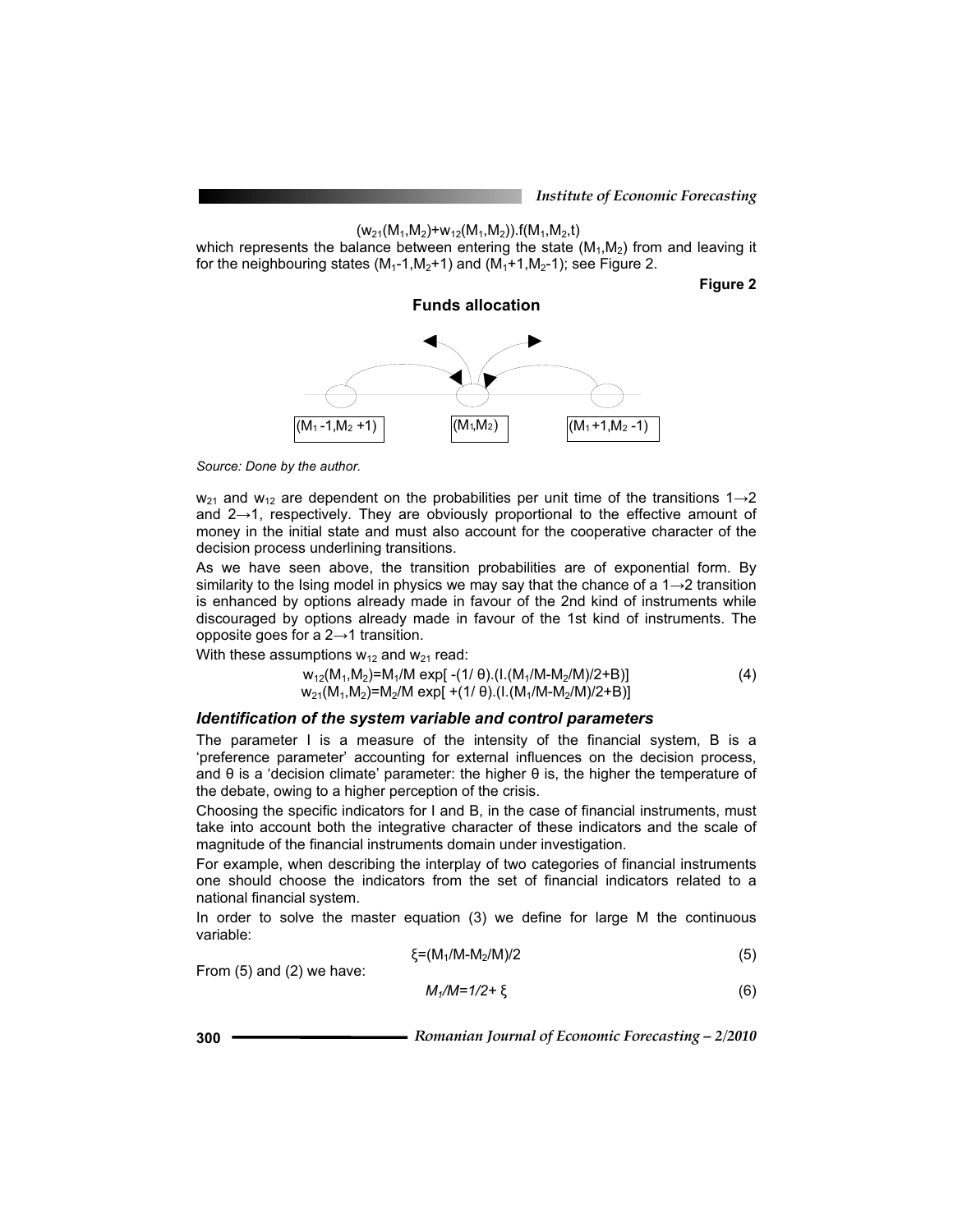$$
M_2/M = 1/2 - \xi
$$
  
Expanding all functions of  $\xi$  up to the second order in 1/M, one gets a Fokker–Planck-type equation:

$$
\delta f/\delta t = -\delta J/\delta \xi
$$
 (7)

where the current J is given by

| J(ξ)= 1/M.(w <sub>21</sub> -w <sub>12</sub> )f-1/(2M) <sup>2</sup> δ/δξ((w <sub>21</sub> +w <sub>12</sub> )f) | (8) |
|---------------------------------------------------------------------------------------------------------------|-----|
| The stationary solution $(J=0)$ is found to be                                                                |     |
| $f(\xi) = \text{const.} [1/M.(w_{21}(\xi)+w_{12}(\xi))]$ -1exp[2M                                             | (9) |
| $\int \xi^{-1/2} dx [(w_{21}(x)-12(x))/((w_{21}(x)-w_{12}(x)))]$                                              |     |

where:

w12(ξ)=(1/2+ ξ) exp(-1/ θ.(Ι. ξ +B)) w21(ξ)=(1/2+ ξ) exp(1/ θ.(Ι. ξ +B))

## *Change of stationary solution with variations of the control parameters – the 'cusp' type catastrophe*

A numerical analysis of F given by Haken (1975) for B=0 and various I and  $\theta$  shows some remarkable features (see Figure 3).

**Stationary solution behaviour** 

**Figure 3** 



*Source: Done by the author.*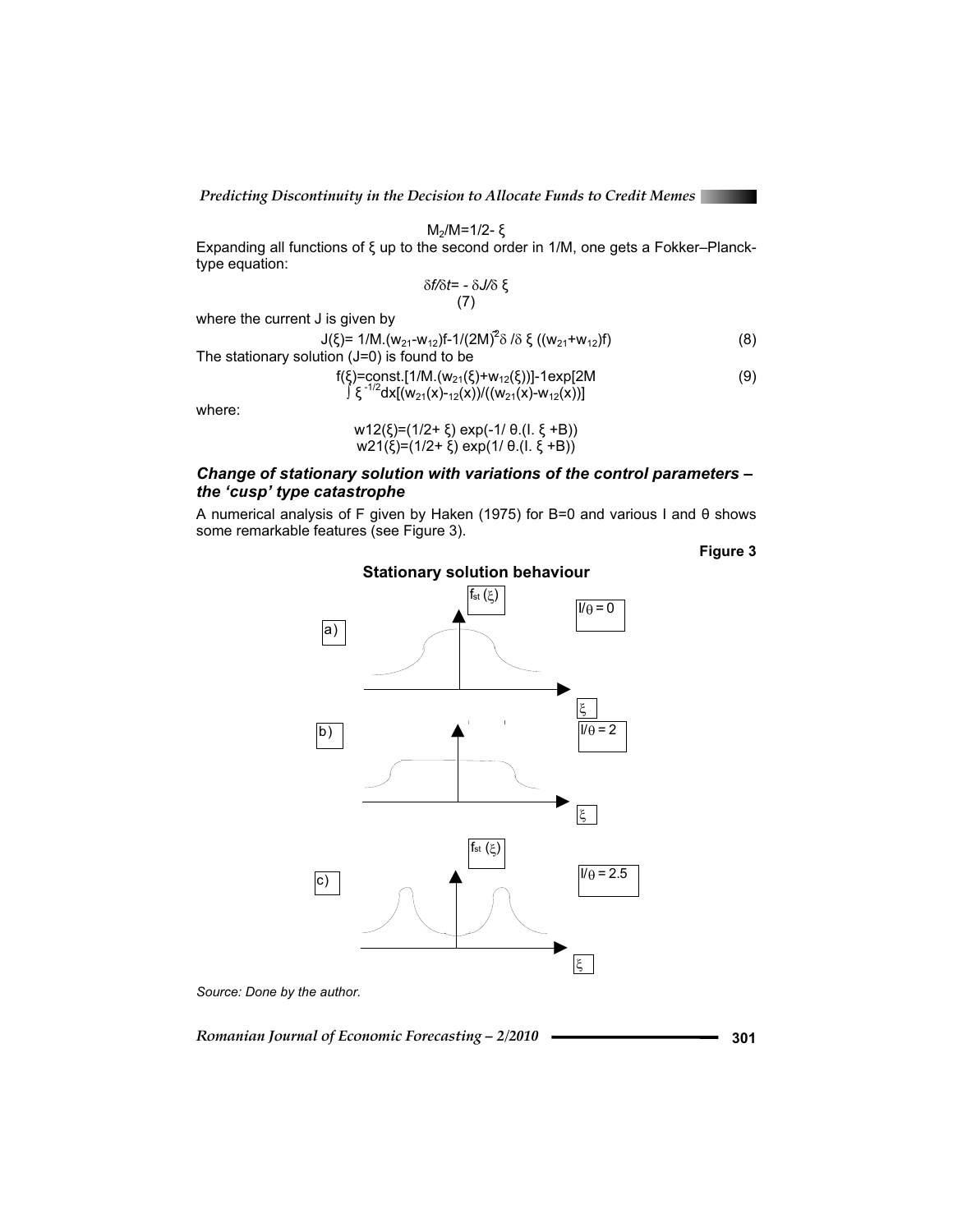**Figure 4** 

1) It says essentially that the higher the financial intensity of a given economy, the higher the chances that strong stands can be taken for more than one financial option. 2) And, subsequently, clear decisions are to be expected (sharp probability peaks)

when the decision climate is favourable  $(\theta$  is small, i.e., the 'temperature of the debates' is kept low).

Letting u=I/  $\theta$  and v=B/ $\theta$ , the function f becomes f( $\xi, u, v$ ).

Watching the bifurcation in Figure 3, we may, along with Thom (1972), admit that this shape of the function f implies the existence in the space  $(\xi, u, v)$  of a topological surface of the points corresponding to the extreme states of the function f. This surface corresponds to the 'cusp' type catastrophe. Because its points represent the extremes of the function f, which are the equilibrium states of the system, the evolution of the system may be represented by trajectories on this topological surface (see Figure 4).



*Source: Done by the author based on R.Thom.* 

As it was shown by Thom, this topological surface is determined by a potential whose derivative has the form

$$
\delta V(\xi, u, v)/d \xi = \xi^3 + u. \xi + v \tag{10}
$$

The projection of the topological surface in Figure 4 on the plane  $(u,v)$  is a characteristic bifurcation whose branches represent the limit when a small variation of the parameters implies a sudden change in the system's state, i.e., a sudden large reallocation of funds between the two financial instruments.

The evolution of the financial development programme is represented by the trajectories on the manifold P of the topological surface and their projections on the parameter plane.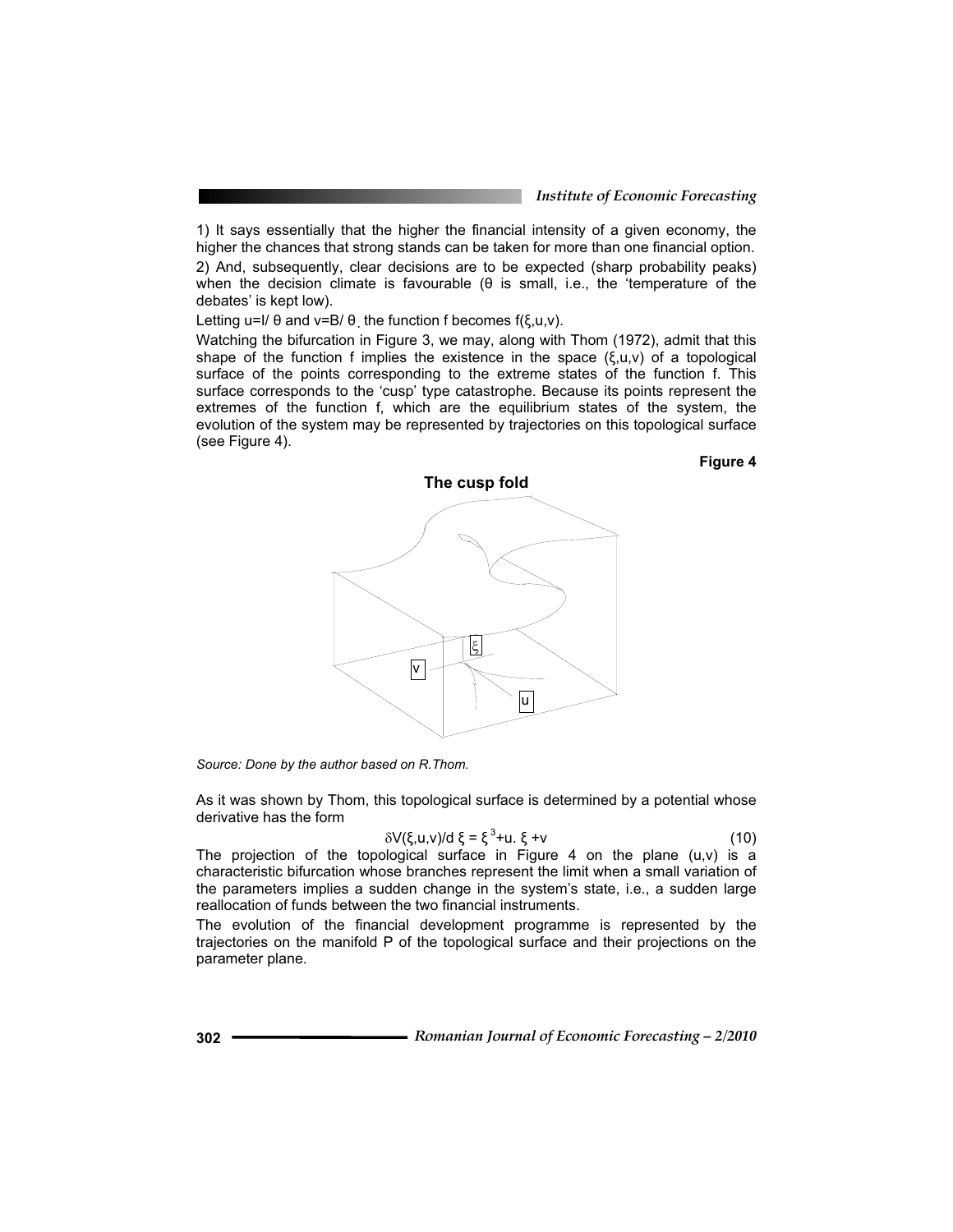

## **Criteria for Financial Development Strategies**

#### *Beyond resilience – decisions for safety*

Going through the cases described above, we have seen that each sudden jump from one fold to the other means a large reallocation of funds between the two financial instruments. Every such reallocation represents an effort which must be made by that specific institution (even that nation) changing the evolution strategy of its financial systems.

The question arises of what are the amplitude and frequencies of such shocks, which the nation's economy can still absorb and sustain without being completely perturbed.

We have here the very definition of resilience as given by Haefele (1977). But our model goes beyond that by first being able to discern between the amplitudes of shocks and their frequencies of occurrence, thus giving a limit on amplitude – transferred funds – a limit on frequency, and a limit on the total number of shocks. When any of these are reached, the economy is drastically perturbed.

By extending the mechanical analogy we may define a fatigue limit, measured by the number of cyclic shocks (funds reallocation) an economy can sustain before becoming completely exhausted and being forced to change its whole development in order to recover.

Combined amplitude and frequency effects of shocks may be accommodated within our model.

Another feature of this approach is the possibility to predict the arrival of shocks and, based on their predicted amplitude, to decide the most appropriate variations of the control parameters in order to avoid the shock or to mitigate its consequences if it is accepted.

Being able to make such decisions gives the financial system's planner the possibility to optimize the social effort for financial development, thus contributing to an increase in the nation's economic, social and ecological safety.

## **A Financial Planner's Perception of Risks and Benefits**

One important consideration in decisions concerning proposed new financial instruments is whether the risks are out of proportion to those from existing financial instruments which society presently accepts, while 'when seeking to increase the safety (reduce the risk) of existing financial instruments an important factor is deciding where to invest available resources to achieve the greatest reduction in risk'.

Of course in real processes there is a strong interdependence among the total funds invested to enhance financial instruments, the benefits of that instruments and the costs of controlling its risks.

Within this complex dynamical pattern of fast variables, like the funds reallocated at each moment between financial instruments, and slow parameters, such as costs of risk control and benefits, moments may arrive when the planner questions not only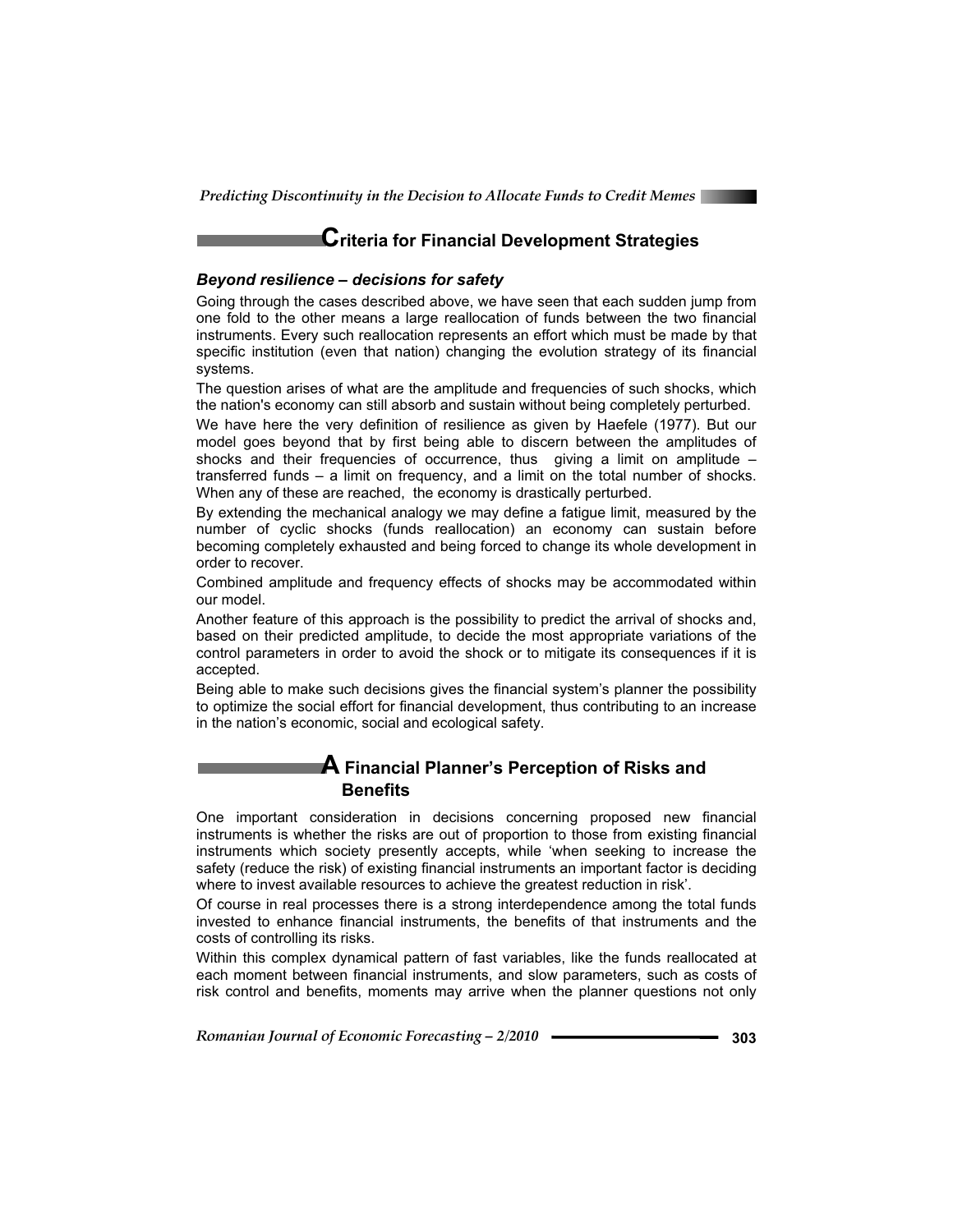where to invest but also when to invest, in order to achieve greater benefits and/or lower costs of risk control.

Situations may occur when the enhancement of instruments temporarily implies greater costs of risk control than those finally reached when the process of instruments development attains a stability stage between the risks control involved for certain benefit. Let us see how these situations can be accommodated by our model.

#### *Dynamic interdependence – development trajectories*

First we note that we can no longer consider the control parameters u,v as independent.

Finding a certain dynamic dependence between the parameters also implies the fast variable  $\xi$  imposes a flow of trajectories on the smooth surface of the cusp.

We said above that u is a parameter for the 'intensity of the financial instruments' and in what follows we take it as measured by the benefits of those instruments, while v is a 'preference parameter' which we measure by the costs of risk control. We have thus established the control parameters.

The dynamic equations resulting from the interdependence of  $\xi$ , u and v are given below for a qualitative example based on the interplay between  $\xi$ , u, and v.

We first consider that the time variation (ξ ') of the fast variable is proportional to  $δV/δξ;$ V being the potential corresponding to the cusp catastrophe. In a meme interpretation we believe more in something in which we supported with money and previous trust.

Then we take the variation of the benefits (u') as proportional to the value of the benefit and to the value of the funds allocated to the instruments.

The variation of the costs of risk control (v') depends on the benefits obtained, from which we subtract a constant value  $v_0$ , defined as the limit value of the costs of risk control that makes the instruments acceptable to society.

The dynamic system we obtain reads:

$$
\xi' = -(\xi^3 + \xi.u + v) \nu' = a.u + b \xi \nu' = c.u - v0
$$
\n(11)

Figure 5 shows the flow of trajectories on the topological surface. We see that the equilibrium is given, putting  $x'=u'=v'=0$ , and is the point of the coordinates:

$$
\xi_e = (av_0)/(bc)
$$
  
\n
$$
v_e = -(av_0^2)/(bc^2).
$$
  
\nThe branches of the cusp are given by

$$
4. u3 + 27. v2 = 0
$$
 (12)

In Figure 5 we see that by raising v (costs of risk control), we reach a critical value when a large reallocation of funds to a different type of instruments is necessary.

The critical border is not crossed if the benefits of the first instruments are increased by, for example, finding new applications for it that are of interest to the society.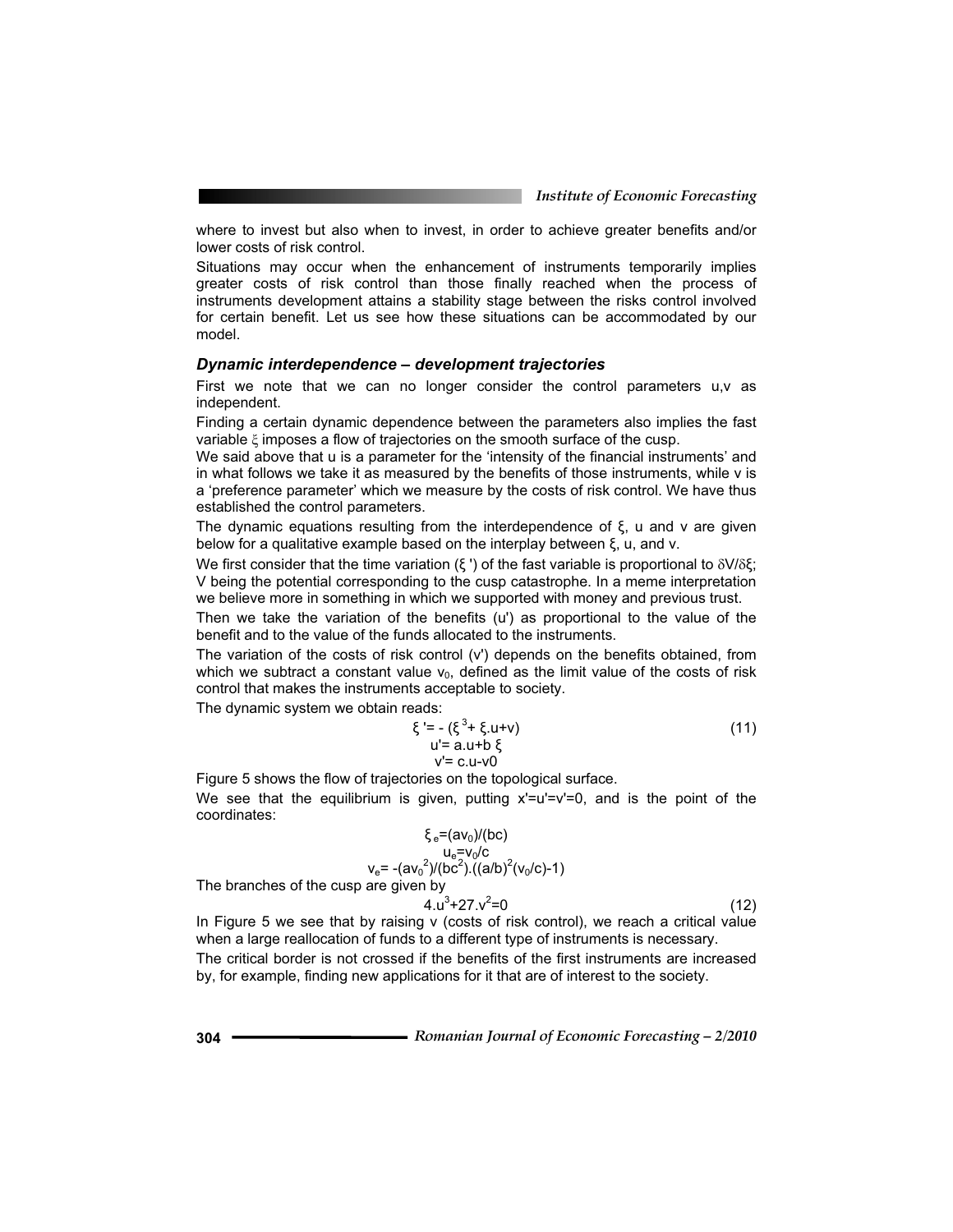





*Source: Done by the author.* 

If we consider a, b, and c constants, we see that the equilibrium point  $(\xi_{e},u_{e},v_{e})$ depends on  $v_0$  which is the measure of a society's acceptance of an instrument from the point of view of its cost of risk control.

The example above assumes a linear dependence on u and v.

Even in this rather simple case, it results in a strong dependence of the planner's decision on the society's perception of level of risk  $(v_0)$ .

It is important to mention that in the conditions above, the equilibrium point is a stable one that all evolution trajectories converge towards. The critical points give an indication of the path to equilibrium, which may be either smooth or discontinuous if the trajectory is crossing from one fold to another.

## **Perception of Alternatives and Strategic Conduct**

To summarize: through a variety of paths, financial decision makers will probably strive toward a status of maximum financial security, or even 'over security' taking advantage of their increased margins of resilience as their financial activity increases.

All paths would, in principle, require timely adjustments in the financial infrastructure of the economy. The amplitude of the adjustment varies with the financial condition of an economy and with the kind of path chosen. If the need for adjustment is ignored, some paths, when followed persistently and blindly, can drive the energy system and the economy into critical states of disruption.

Faced with these findings, it is clear that a prompt and correct perception of the need and the size of structural adjustments in the financial system is a prerequisite for a sound and smooth financial policy.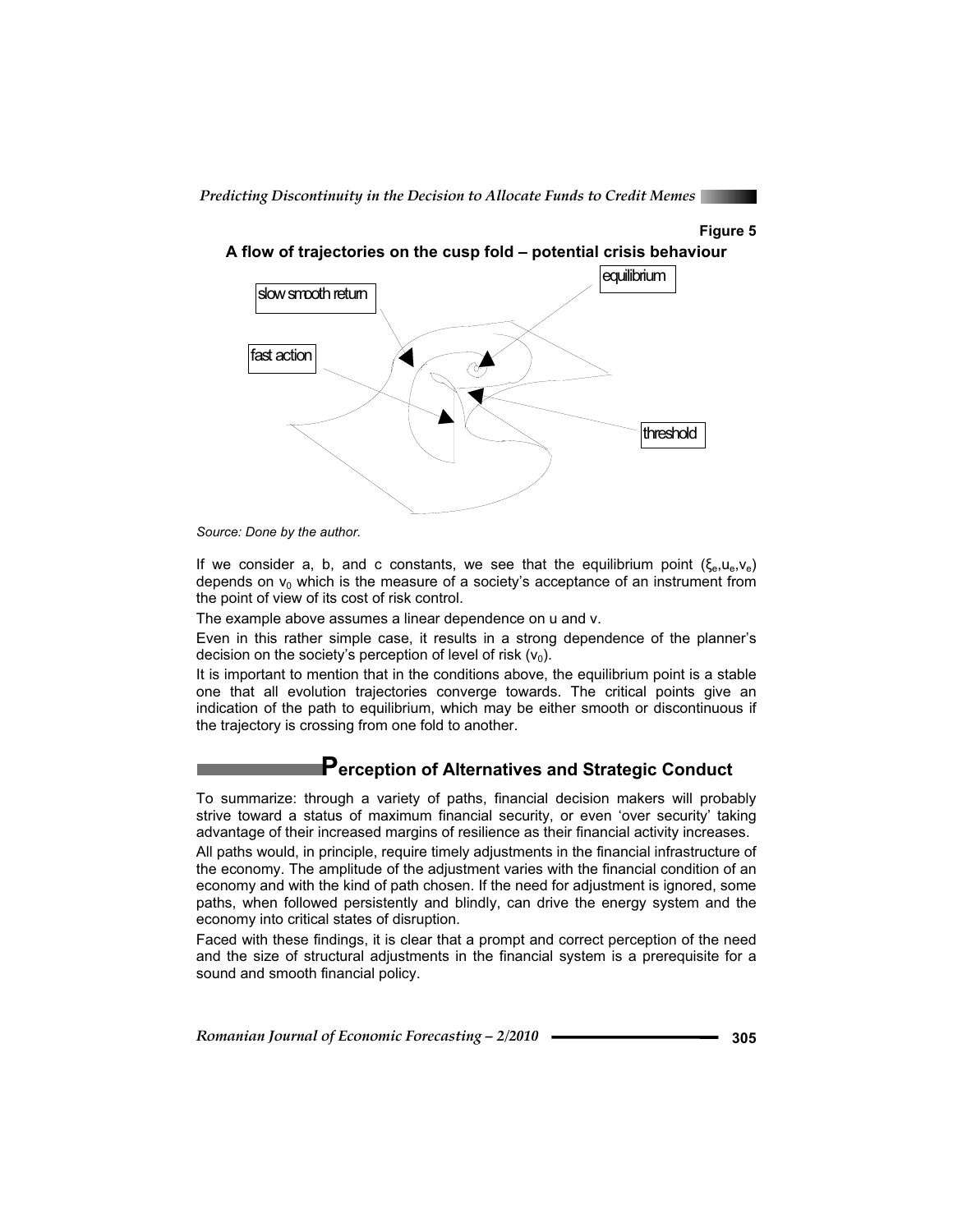In terms of this approach, long-term planning of the financial systems means, among other things:

- (i) perceiving where one's path is to enter the critical area of the cusp, since, at that moment, the development of potential alternatives to the established financial infrastructure becomes both possible and increasingly advisable;
- (ii) perceiving where the respective resilience limit is in order to avoid crossing it through current swings in policy, which may prove costly and painful for society.

Such a generic strategy, advocating R&D programmes, in principle, with not much of an apparent short-term market justification, might have a number of unappealing features. While ignoring the market reality and indulging in wishful thinking is certainly risky, a non-anticipative, non-creative attitude towards the market looks equally unadvisable, for there is also a risk with being too late in giving the green light to latent, sound alternatives that take some unforgiving lead time to develop.

On the other hand, it is only obvious that no need for crash programmes exists when the financial evolution path is chosen appropriately, thus avoiding any accidental and unprepared crossing of the resilience borders of the financial system.

While there is a cost and risk to any change, the fact that there is also a cost and risk to ignoring the need for changes seems inescapable. An attitude that treats alternatives not as subversions of the existing establishment, but as safeguards of its stability and also generators of future, ever more appropriate patterns, is of great importance for both the planner and the public.

## **References**

- Fisher J.C. and Pry R. H. (1971). *A Simple Substitution Model of Technological Change.* Report 70-C-215. General Electric Company, Research and Development Center, Schenectadv, New York..
- Gheorghe A. and Purica I. (1979), "*Decision Behaviour in Energy Development Program",* Preprint, University of Bucharest, Division of System Study, Bucharest: The University Press.
- Haefele W. (1977), "On Energy Demand", *IAEA General Conference, Vienna.*
- Haken H. (1975), "Co-operative Phenomena in Systems far from Thermal Equilibrium and in Non-Physical Systems", *Rev. 01 Mod. Phys.* 47(1).
- Huang K. (1963), *Statistical Mechanics.* John Wiley and Sons, Inc., New York– London.
- Marchetti C. and Makicenovic N. (1978), "The Dynamics of Energy Systems and the Logistic Substitution Model", *IIASA* AR-78-18.
- Nicolis G. and Prigojyne I. (1977), "*Self-Organization in Nonequilibrium Systems",* London: Wiley.
- Peterka V. (1977), "Macro-dynamics of Technological Change: Market Penetration by New Technologies", *IIASA* RR-11-22.
- Popper K. (1973), "*La logique de la decouverte scientifique",* Payot, France.
- Purica I. (1988), "Creativity, intelligence and synergetic processes in the development of science",. *Scientometrics,* 13(1–2): 11–24.